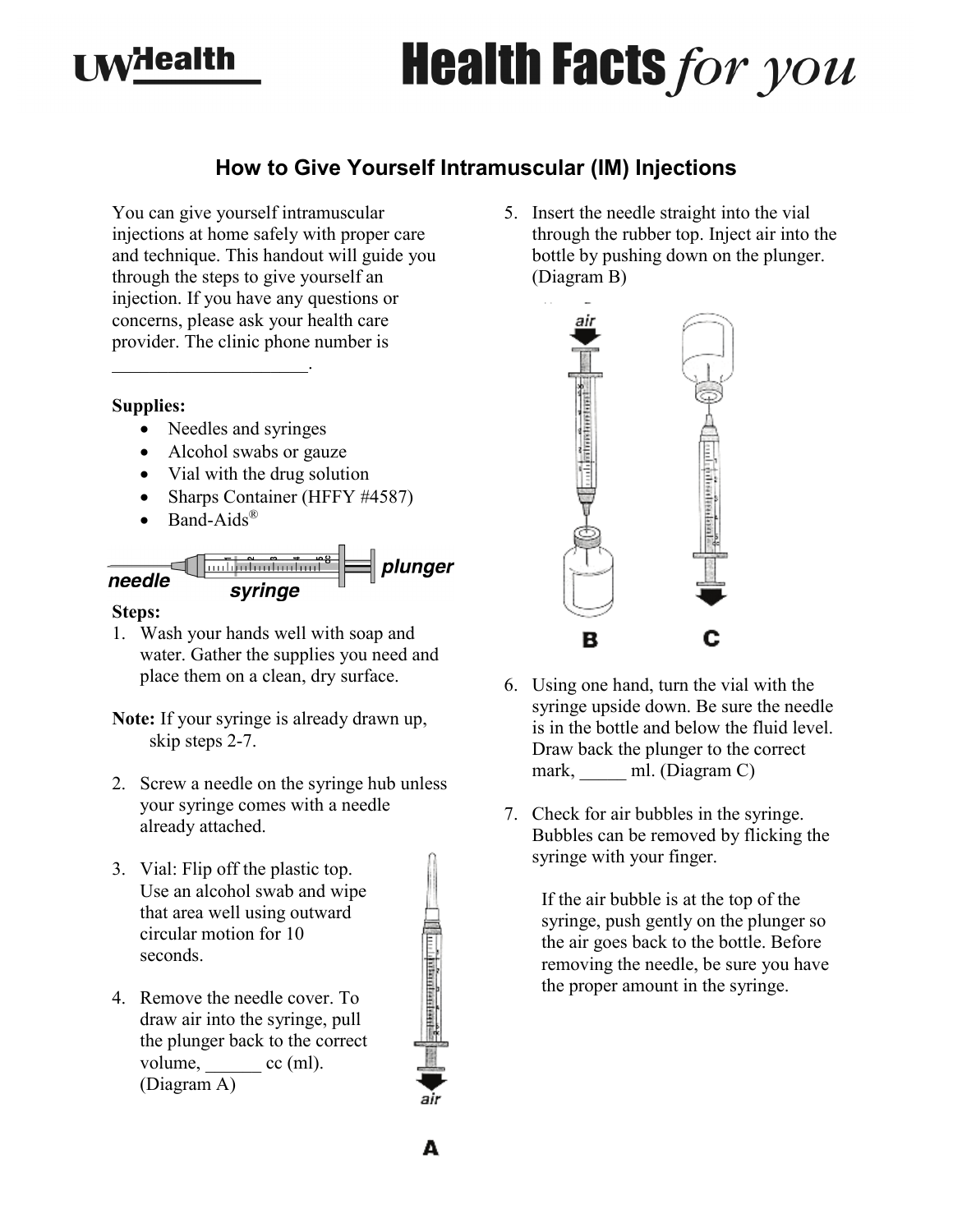8. Remove the needle from the vial. It is OK to put the cover on the needle for a short time. Be very careful not to stick yourself. Never place the syringe with uncovered needle on the surface you are working on.

**Note:** You should not inject more than 3 mL at one site. If the amount is more than 3 mL, then divide the drug solution into two equal volumes and inject at two different sites. For example, your dose is 5 mL. Use 2 syringes with 2.5 mL in each one and inject the medicine at 2 different sites.

#### **Now, you are ready to inject!**

Give intramuscular injections into a muscle. To give yourself an injection you will use your thigh.

9. Use the middle outer part of the thigh to inject. The best area is one hand length below the hip and one hand length above the knee. Use a 20-22 gauge,  $1-1\frac{1}{2}$ needle. See the shaded area on the figure.



- 10. Clean the skin area with an alcohol swab, unless otherwise instructed by your health care provider. Clean an area 2 inches in diameter. Use firm circular motions while moving outward from the injection site. Let the area dry for 20 seconds.
- 11. Remove the needle cover. Never touch the needle.
- 12. Spread the skin at the site between your thumb and index finger using your left hand if you are right-handed or your right hand if you are left-handed (non dominant hand). It will be helpful if you have an alcohol swab or clean gauze ready to cover the site once you have pulled the needle out.
- 13. With your dominant hand, hold the syringe like a dart at a 90° angle to the site.



- 14. Insert the needle straight into the skin with a quick firm motion.
- 15. Supporting the syringe with your nondominant hand, pull the plunger slightly with your dominant hand to check for blood unless your health care provider has told you this step is not needed. If you see blood in the syringe, do not inject the medicine and take the syringe out and throw it away in a Sharps container. Put gentle pressure on the site with the alcohol wipe or gauze for 30 seconds. You can massage gently. Start over with steps 2-9 to draw up a